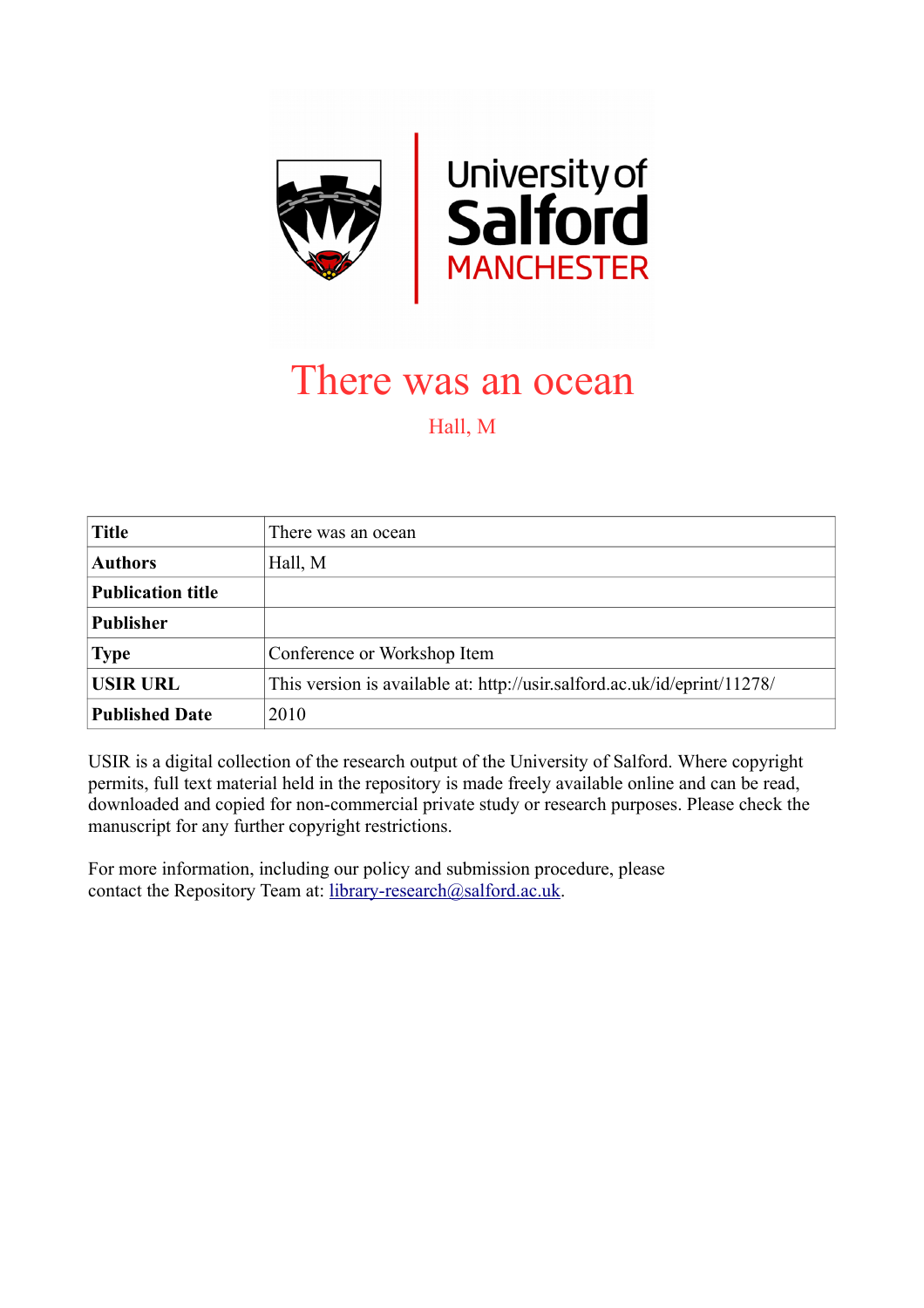## **There Was an Ocean**

#### Martin Hall

#### Vice-Chancellor, University of Salford

Professorial Inaugural Lecture, University of Salford, 29 September

Once upon a time there was an ocean. But now it's a mountain range. Something unstoppable set into *motion. Nothing is different, but everything's changed.*

I figure that once upon a time I was an ocean. But now I'm a mountain range. Something unstoppable set into *motion. Nothing is different, but everything's changed.*

Paul Simon, "Once upon a time there was an ocean". Surprise, 2006

Paul Simon's lyrics capture a paradox. And because paradoxes must, by definition, embody profound truth, this signals something interesting, worth exploring further. Change emerges from the unchanging. The predictability and solidity of mountains and oceans foreclose on our ability to alter our environment. But, at the same time, they also enable us to navigate the world around us, including our intellectual and emotional conceptualization of experience. The ability of universities to bring about change and to produce new knowledge rests on this paradox. Like the ocean, they are robust and survive as organizational forms. Like mountains, they are solidly built and steeped in traditions and processes that may appear, and sometimes are, arcane. They remain reassuringly familiar, founded in disciplines and systems of accreditation that persist stubbornly. But they are also sites of new ideas and opportunities, unstoppable in their motion, which are entwined with their traditions.

This is also an opportunity to reprise an essay I wrote a few years ago and which was published in a collection that I edited with Marvin Krislov and David Featherman, both then at the University Michigan. My particular interest then was in the transformation of universities in South Africa. This was a process that began in the mid-1980s, when liberal but legally-segregated institutions such as the University of Cape Town began to admit black students and employ black staff in defiance of apartheid legislation. Transformation gained momentum after the first democratic elections in 1994, and was enhanced by the Bill of Rights, which is part of the South African Constitution of 1996. And yet the imperatives of transformation continue today, with widening inequality, extremes of opportunity in prior schooling and the complex intersections of race and class. Does this mean that these formal, constitutional changes have left everything staying the same?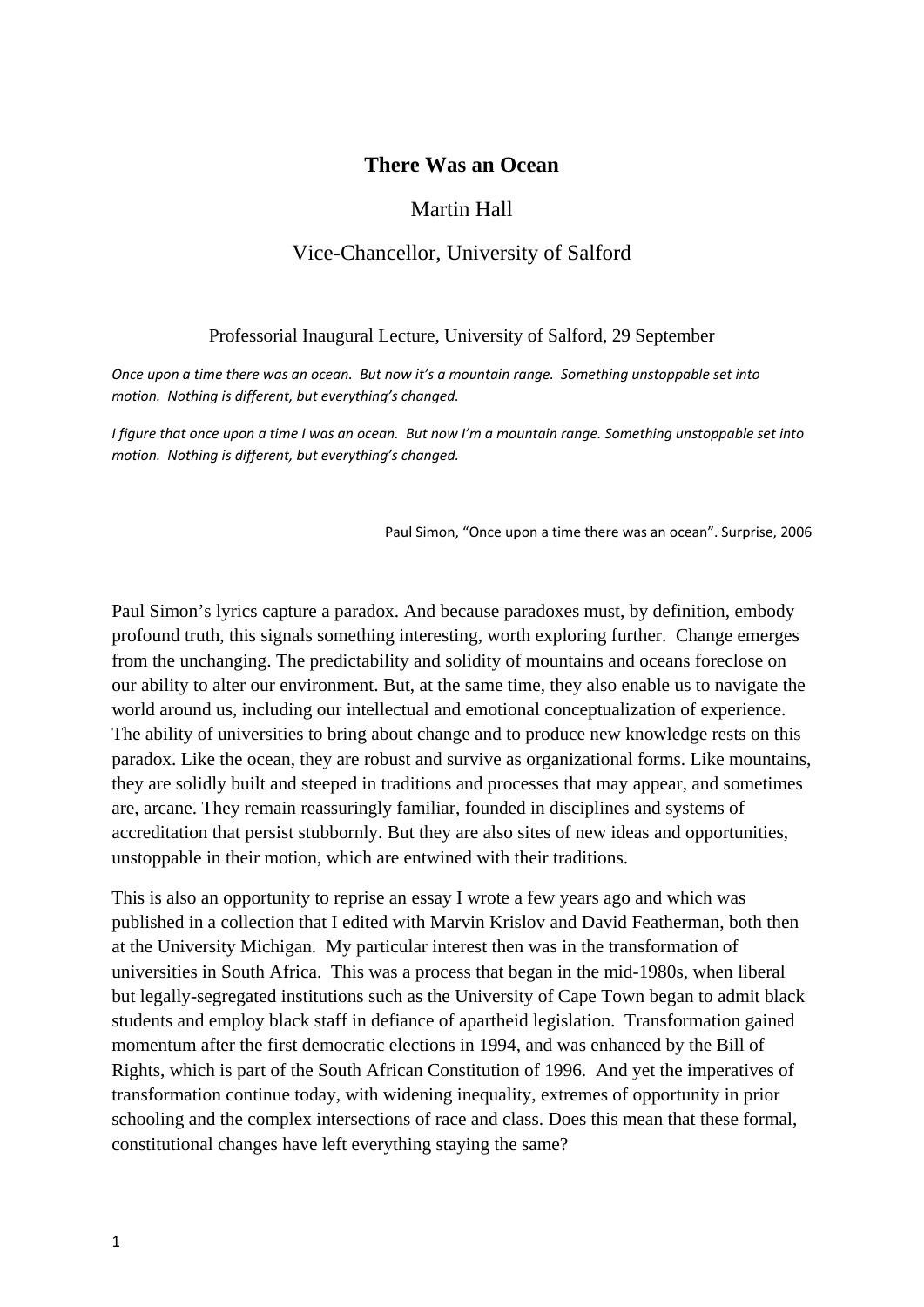To answer this question, a useful device is to draw a distinction between formal and substantive rights. Formal rights are those established in the legislation. For example, the constitution deals carefully with unfair discrimination and the right to redress in terms both of race, and also other "protected" categories that will be familiar to those interested in Britain's equality legislation. Substantive rights are lived experience – what actually happens. Unfair discrimination on the basis of race is still prevalent. For instance, Sabie Surtee and I established in a report completed last year that, across a large sample of corporate employers in the Western Cape, black employees fail to be promoted through management ranks at an appropriate rate. Focus groups with black managers revealed extensive experience of discrimination (which Xolani Ngazimbi is exploring further in her PhD dissertation). Extensive failure of substantive right of choice in sexual orientation is also apparent. Despite being one of the first countries in the world to legalize same-sex marriage, lesbian, gay and bisexual people in South Africa are frequently abused. Nothing seems to have changed, yet everything is different. The legal basis that enshrines social justice and human rights has set something in motion in South Africa, that may take time to be realized, but which is unstoppable.

Understanding that institutions have both formal and substantive dimensions is useful in understanding some of the antimonies of transformation. The law is evidently an institution of society that includes both formal elements (the constitution, whether written or unwritten, laws and procedures, courts, police and prisons) and substantive elements, the everyday experience of legal restraint and opportunity, justice and policing. This, then, is what Clause 9 (the "equality clause") of the 1996 South African Bill of Rights defines as the formal right of every person not to be discriminated against unfairly. Neither the state nor any individual may "unfairly discriminate directly or indirectly against anyone on one or more grounds, including race, gender, sex, pregnancy, marital status, ethnic or social origin, colour, sexual orientation, age, disability, religion, conscience, belief, culture, language and birth". And here is Ndumie Funda's substantive experience of unfair discrimination which led her to found Luleki Sizwe, a charity that campaigns for the end of the "corrective rape" of lesbian women: "I founded Luleki Sizwe after the deaths of my dear friend Luleka Makiwane and my fiancée Nosizwe Nomsa Bizana within two years of each other. Luleka was an outspoken advocate of women's rights and gay women's issues. She died of HIV/Aids in 2005, a few years after she was raped by her cousin, who later said he was 'trying to prove to her that she was a women'. My fiancée was gang-raped by five men because of her sexuality. As a direct result of the attack, she developed cryptococcal meningitis, an infection of the brain and spinal column, and died on 16 December 2007". When these formal and substantive aspects of the institution of the law are set in motion alongside one another nothing is different, while everything has changed.

Education, including Higher Education, is also a social institution that can be understood in both its formal and substantive dimensions. These intersections are often attenuated by crises, as happened in South Africa in February 2008 when a video of white students abusing black staff in a university residence surfaced. As a consequence, the Minister of Education initiated an enquiry into the daily experience of staff and students in all the country's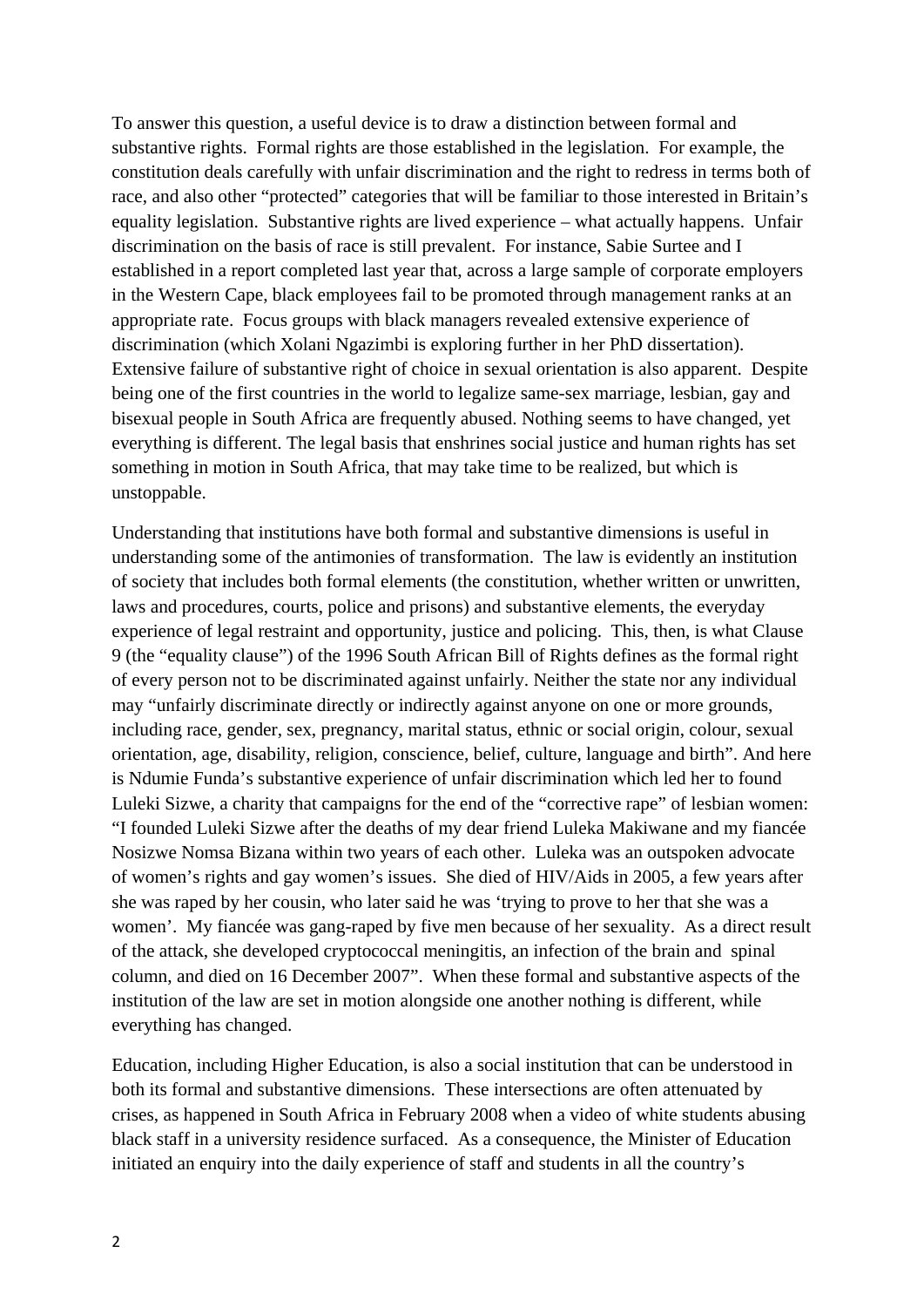universities. The report from the commission concluded that racism was, and is, extensive to the detriment of both perpetrators and victims. This enquiry, however, would not have been possible in the old South Africa where racism was enshrined in the law.

One way of responding to circumstances such as these is to cast the edifices of the institution and everyday experiences of those in it, or affected by it, as irreconcilable. The failure of constitutional provisions is inevitable, the law invariably oppressive. Universities are bound to be reactionary and transformation no more than rhetoric. We can call this the Manichean view on the relationship between the formal and the substantive; irreconcilable contradiction. But another way of responding is to see the formal and the substantive in a constant, if often stumbling, dance together. In this view the structures and customs that, together, constitute "institutional culture" are constantly challenged by those affected by them, resulting in a continual process of both reaction and change. We can call this the Recursive view, building on the sociological thought of Anthony Giddens and others. Seen in this way, there is the possibility that activists such as Ndumie Funda will make the provisions of the Bill of Rights meaningful for lesbian women in townships, that the Ministerial response to a nasty incident of student racism will result in change across the Higher Education sector as a whole.

While I respect the informed and reasoned scepticism that is a central part of university life, and which is defended by the principles of academic freedom, I reject the Manichean view. Indeed, it would be notably cynical to hold a leadership position in a university while believing that institutional transformation that is meaningful in terms of human rights and social justice is not possible. I also believe that we should use those same research methods that we deploy in our everyday lives as academics in stepping back and analysing the university itself as our "site of practice". Such self-analysis recognizes the recursive relationship between modes of inquiry – knowledge-making – and the structures of the university as an institution. It can also help us become better at what we do.

When we think about what we do at universities, we tend to start with the formal structures that organize our lives. Most universities conceptualize and organize their research and teaching in terms of disciplines, which appear as unchanging and as rock solid as mountains. However, the reality is that there is continual volatility in the conventions we use to classify and define fields of knowledge and sets of practices can again be seen as the interplay between the formal and the substantive at work. There is, in fact, no agreed catalogue of the disciplines. The subject coding for British universities is the Higher Education Statistics Agency's Joint Academic Coding System (JACS); other countries use other systems. But although we tend to behave as if the identity and nature of disciplines are self evident and fixed, this is clearly not the case. I qualified as an Archaeologist and studied in a department that included the three disciplines of Archaeology, Social Anthropology and Physical Archaeology. I have published extensively in peer-reviewed journals uncontroversially badged as archaeological. And I do not accept the JACS definition of Archaeology as a discipline, since it excludes my entire field of interest and expertise.

The point, of course, is that disciplines are contingent. They come and go. Eugenics and Craniology, once regarded as leading-edge, are no longer with us. English Literature is now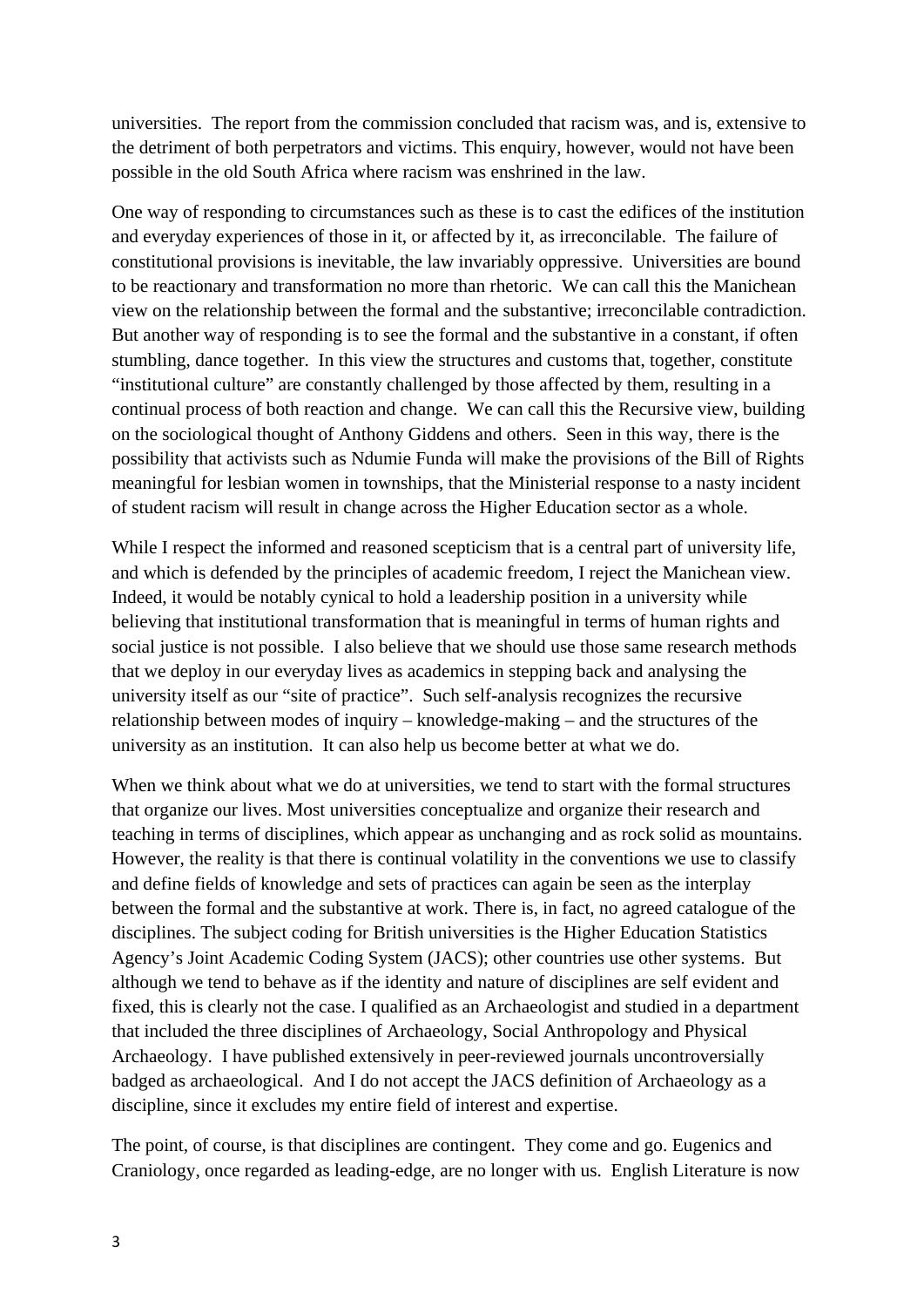a bulwark of academic respectability; in the late nineteenth century it was considered vulgar and inappropriate in a university. We have new disciplines, such as Nanotechnology and Bioinformatics, recently invented.

All systems of classification are selective and privilege one aspect over another. Some of these classification decisions may be relatively settled. Others may not be; for example, the continuing hysteria over Chinese Traditional Medicine as a legitimate discipline in British universities. Very often, things are exacerbated because complex interests are mapped on to disciplinary definitions. If, for example, the JACS definition of Archaeology were to be enforced, a significant sub-set of archaeologists would lose their jobs because they are selfdefined as Medieval or Post-Medieval specialists (HESA only allows that archaeological study extends to "the dawn of civilization", which renders everything that happened in Britain after the Roman Empire decidedly uncivilized). At the same, trans-disciplinary work is constantly challenging the legitimacy of established classifications of knowledge, and showing how new conjunctions can provide new insights. Consider, for example, the swathe of creative disruption that Michel Foucault's writing caused, emerging from the discipline of Philosophy and undermining long-held assumptions across the full range of the humanities and social sciences.

Classification is, however, necessary and the ordering of knowledge into fields and sites is the beginning of the process from which current classifications, whether HESA's JACS codes, or the academic departments that are set up in a particular university, may be transformed over time. Legislation, regulation and ordering are the scaffolding for the claims against the rigidity and legitimacy of disciplinary classifications, whether because the concept is offensive or obsolete (Eugenics) or because new work is intolerably constrained by current organizational arrangements.

Taking this further, though, and understanding how the recursive processes of institutional structures, traditions and also transformation work in an analytical register, requires an appropriate methodology. Bruno Latour's work is useful here. In a now-classic study, Latour showed how a small team of researchers, experts in related but distinct disciplines, made meaning in an ecological study at the margins of the Amazon rainforest. They first collected specimens of plants and soils and identified and classified these using prevailing conventions. Others in the team collected and recorded other sets of data defined as relevant, such as rainfall and temperature ranges. These objects – specimens, data-sets, notebooks – were then circulated between collaborators, laboratories and conferences as comments, opinions, reports and research papers. Latour shows how knowledge of this aspect of the Amazon forest edge, previously a blank slate to science, is created and continues to exist through the continual circulation of "references"; objects that start with the initial specimens but which accumulate to include all subsequent writing and citations.

Latour's way of analysing knowledge systems is useful because it includes the content of enquiry (plant and soil specimens, academic papers) and institutions – the disciplinary identities of the research team – in the same system of description and analysis. This makes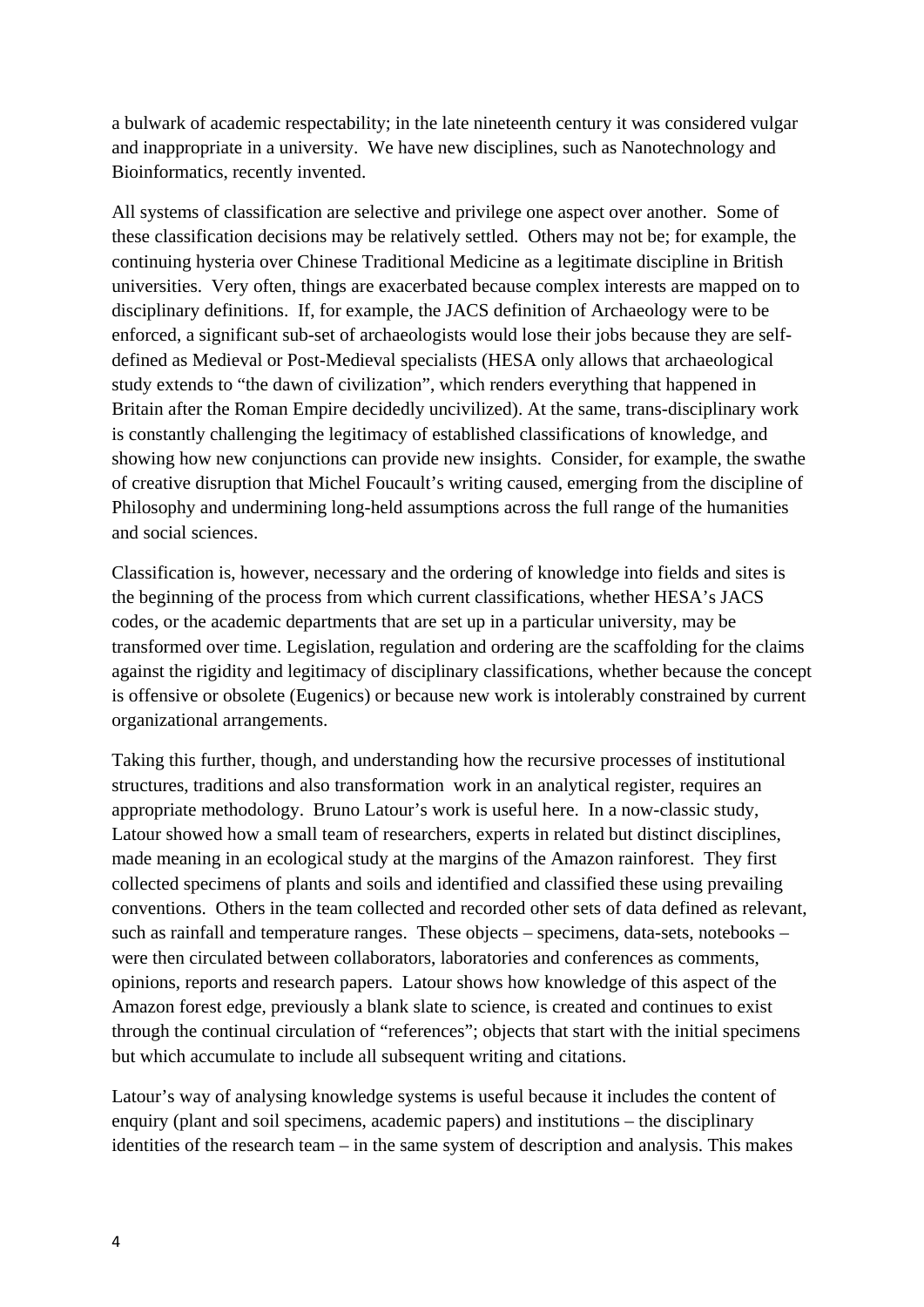his approach valuable in looking at the recursive processes of institutional conservatism, which is also at the heart of its ability to transform.

Here is another example from South Africa which shows how this can work. The traditional inaugural lecture is part of the formal structure of the university, with academic dress and a procession, the introduction of the new professor, and the expectation that the new appointee will indeed profess her or his discipline, reinforcing its authority over its designated field of knowledge. In this case, though, the newly appointed Professor of Anatomy used the occasion to attack political interference in the study of human skeletal remains, and the role of organizations outside the university in limiting and damaging the work of science and scientists. He was, in effect, complaining that the established rights of the discipline of Physical Anthropology over a field of knowledge, and of the university as an organization, were being violated. His use of the formal platform of the inaugural lecture was a call to arms to defend the citadel of knowledge against the barbarians at the gate (my interpretation, I hasten to add, and not his words). But the existence of this tradition of the inaugural simultaneously insists that Professors are accountable to the public and that they should be called upon to demonstrate what they do and why. This lecture foregrounded issues of contention and took them into the public realm where they were being hotly debated. The issue was the treatment of burials unearthed in Cape Town, in Prestwich Place, as part of urban redevelopment. These skeletons – often intact and well preserved – are a scientifically significant sample of the Cape's population in its key formative years, when the dockside community of slaves, colonial settlers and indigenous people were shaping the distinctive character and genetic identity of future South Africans.

As with similar cases in, for example, Australia, a full spectrum of positions rapidly formed up around the collection of skeletons. The formal claim of Physical Anthropology as the rightful owner of a scientific field, clear of political interference, was one. Opposing positions from within the academy included dissenting views from Social Anthropology, History and from those working across the disciplines. City authorities had responsibilities for urban conservation, planning permission and development. Community organizations that had been formed around issues of land rights and restitution saw the issue as one of rights to identity. The consequence was messy and unresolved set of arguments with no clear outcomes, where multiple interests jostled against the structures of legal and disciplinary frameworks.

What is of particular interest to us here was the set of recursive processes that were evidently acting on the university as an organization. Despite the claim to the unqualified authority of science that was made from the august tradition of the inaugural platform, it was apparent that others within the academy were by no means in unanimous agreement. It was also clear that the positions taken by local community organizations was shaping the view that the academy had of itself, and of its role in developing and disseminating new knowledge. Many actors had multiple roles and switched identities, sometimes appearing as academics and other times as community activists. And it was in unravelling, describing and analysing this complex web that we see how change slowly but surely occurs within the legal, disciplinary,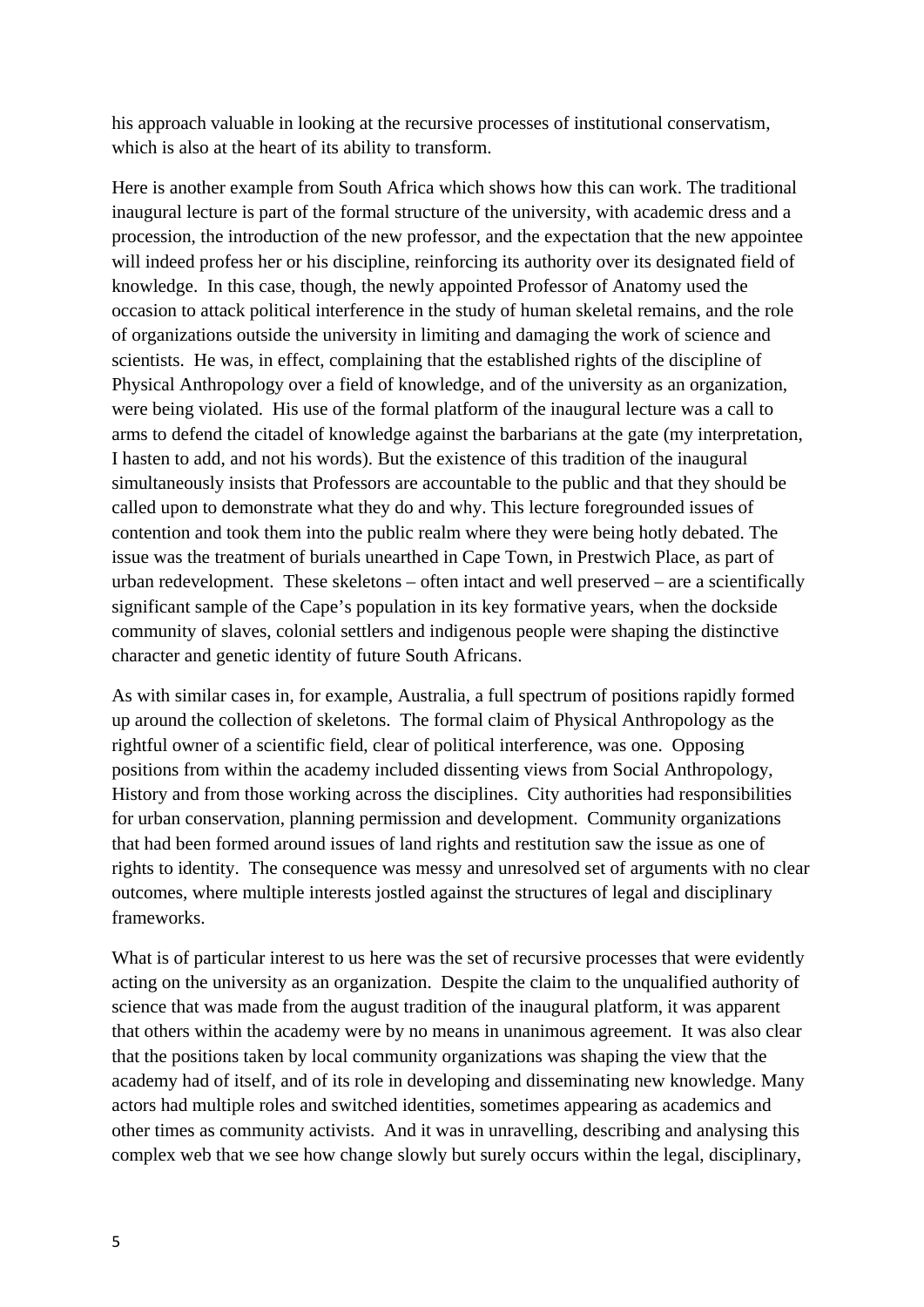community and formal structures available to them, structures which act as both brakes and catalysts in unpredictable ways.

Latour's key concept of circulating references – the set of specimens, conversations, notes, publications, opinions that were the substance of new knowledge about the Amazon forest fringe – allows all aspects of a complex situation such as the Cape Town burial controversy to be considered as part of a single system of connections and flows. I have analysed these intersections in more detail in the journal Anthropology Southern Africa, along with responses from some of those involved, including the inaugural lecturer.

By the end of the sequence of events, though, none of the institutions is quite the same, or entirely different. For urban planners, for example, the public controversy over the Prestwich Place burials has become part of their lexicon of practice; next time a burial ground is discovered, their collective recollection of Prestwich Place will affect how they respond. The civic organizations emerge considerably strengthened because their existence depends on having issues to fight that have broadly accepted validity. Academic practice is constantly modified by engagements such as these, as scholarly work absorbs and responds to the consequences that follow from the processes of enquiry.

From Cape Town to Salford. Universities are ubiquitous organizations and their dynamics are familiar across continents. And universities invariably respond to their locations. In Salford, as in Cape Town, economic inequality and social marginalization are prominent characteristics.

Key indicators of households' economic and social circumstances are income deprivation, unemployment, health, levels of education, availability of housing and services, crime and the living environment. These are combined as an Index of Multiple Deprivation and aggregated as Super Output Areas, of which there are 144 in Salford, with between 1000 and 2000 people each. Salford is, in turn, one of 354 local authorities in England. When ranked by the Index of Multiple Deprivation, Salford is the fifteenth most deprived local authority area in the country, and is in the bottom five percent of all local authority areas. Six of Salford's wards contain Super Output Areas that are in the one percent of most deprived communities for England as a whole. The University of Salford is located in one of these wards, Irwell Riverside, and three others are our immediate neighbours: Broughton, Langworthy and Ordsall.

There are sound reasons of principle why a publically funded university should address the causes and consequences of stark inequality and marginalization in its immediate environment. Building on the Cape Town case, I want to show how knowledge-making may be driven, to the considerable community benefit by the interplay between the formal structures of institutions and everyday, substantive, challenges, debates and interests. The recursive interplay between formal knowledge structures and the substantive contexts in which we work will contribute to institutional transformation when the outcomes are better research and teaching; new and insightful knowledge and its improved and extended transmission through learning.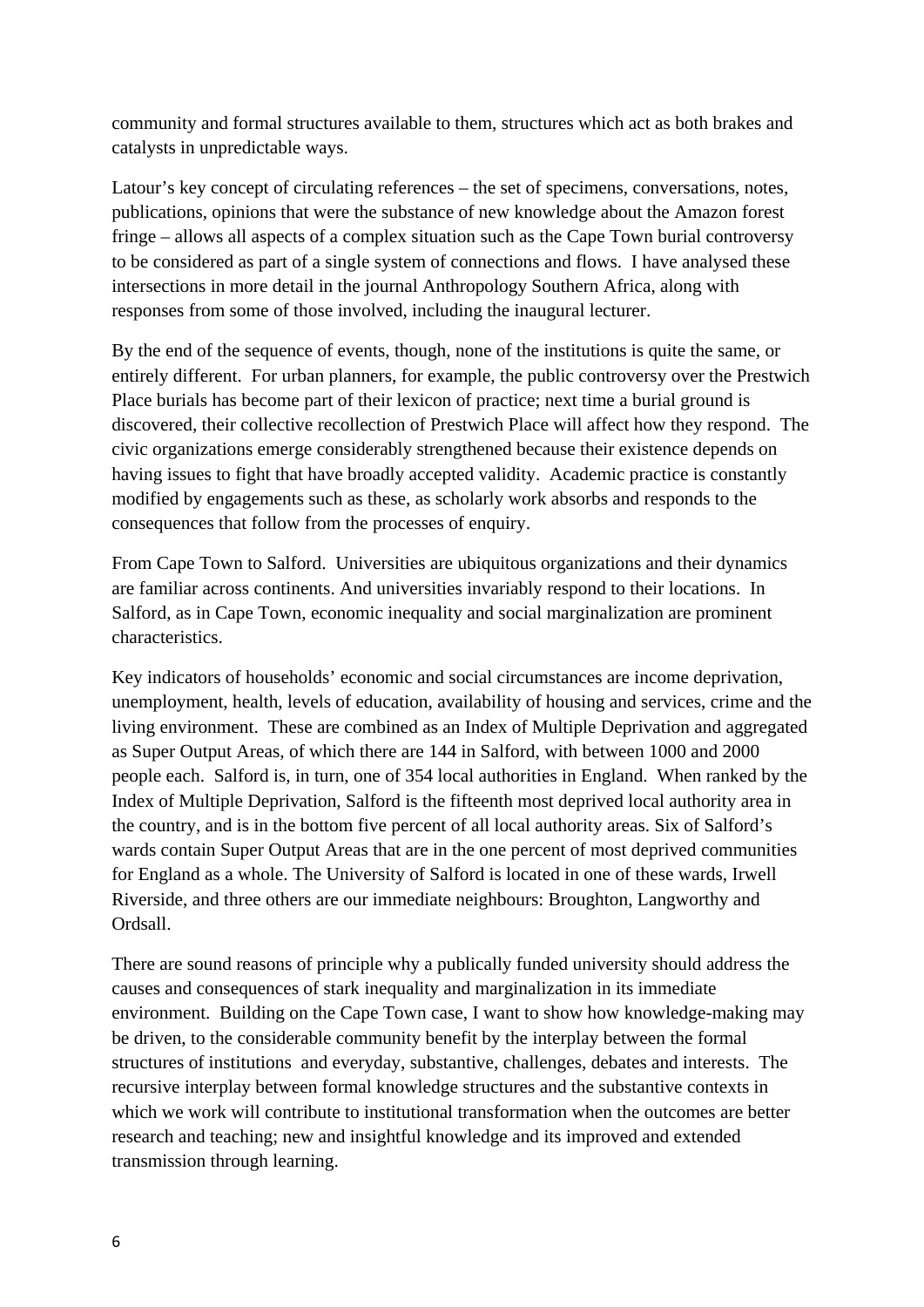In some areas of work, this set of dynamics is obvious. A good example is Health and Social Care. Through practice and research in local communities, addressing the causes and consequences of the components that make up the Index of Multiple Deprivation for the full range of Super Output Areas, our research community is steadily building up a rich understanding of the epidemiology of the city. Practice and research is conducted within a set of generalized conventions for data recording, interpretation and the communication of results. These generalized conventions are themselves difficult to interrogate as they form the complex and defining methodologies of academic disciplines, which are steeped in interests and conservatism. However, at the same time this epidemiology will be comparable with the epidemiology of other cities, across continents, through networks such as the World Health Organization. Through contributions to a global community of practice, generalized insights into the profile and dynamics of urban health and wellbeing can be related back to the specific policy and practice requirements of Salford. Such cycles of engagement, reflection, research and re-engagement, alongside formal, traditional and established codes and conventions, drive forward knowledge systems, and are powerfully transformative of universities as institutions and simultaneously contribute to their constancy and survival.

These relationships may be less evident in areas of research which are traditionally – and I would argue, misleadingly – characterized as "blue-sky". By again using Latour's approach to science studies, we can see how a science discipline can be part of both a network of academic practitioners and also part of other, interlocking, systems of circulation.

The University of Salford's Energy Theme originated in Physics and research into the energy properties of buildings using an experimental facility built within a laboratory. This will generate peer-reviewed academic outputs, published in accredited journals and returned as evidence of research quality in the Research Excellence Framework. This is conventional academic science at its best.

From this initial stage of project formulation, the potential contribution to Greater Manchester's Low Carbon Economic Strategy was rapidly apparent. The Low Carbon Strategy is a separate system of circulation, concerned with public policy development, innovation, economic value and private sector opportunities. As a direct result of the alignment of these two systems, opportunities for field experiments in Council-owned houses in different parts of Salford have become available, to the benefit of all parties.

Because the Low Carbon Strategy is itself part of an integrated development plan for Greater Manchester, it is in turn aligned with job creation. Innovations developed in the laboratory and then tested in the field have the potential of creating opportunities for small and medium businesses and labour force development. By partnering with The Manchester College and Salford City College, we will be able to align a full suite of post-16 qualifications that can provide the training and qualifications needed for a successful low carbon economic sector.

These intersecting flows of references can be expressed as three networks, using the same format that I applied to the Prestwich Place burial ground example. This is shown in the table, below. I've labelled the three systems as "Education", "Regional Development" and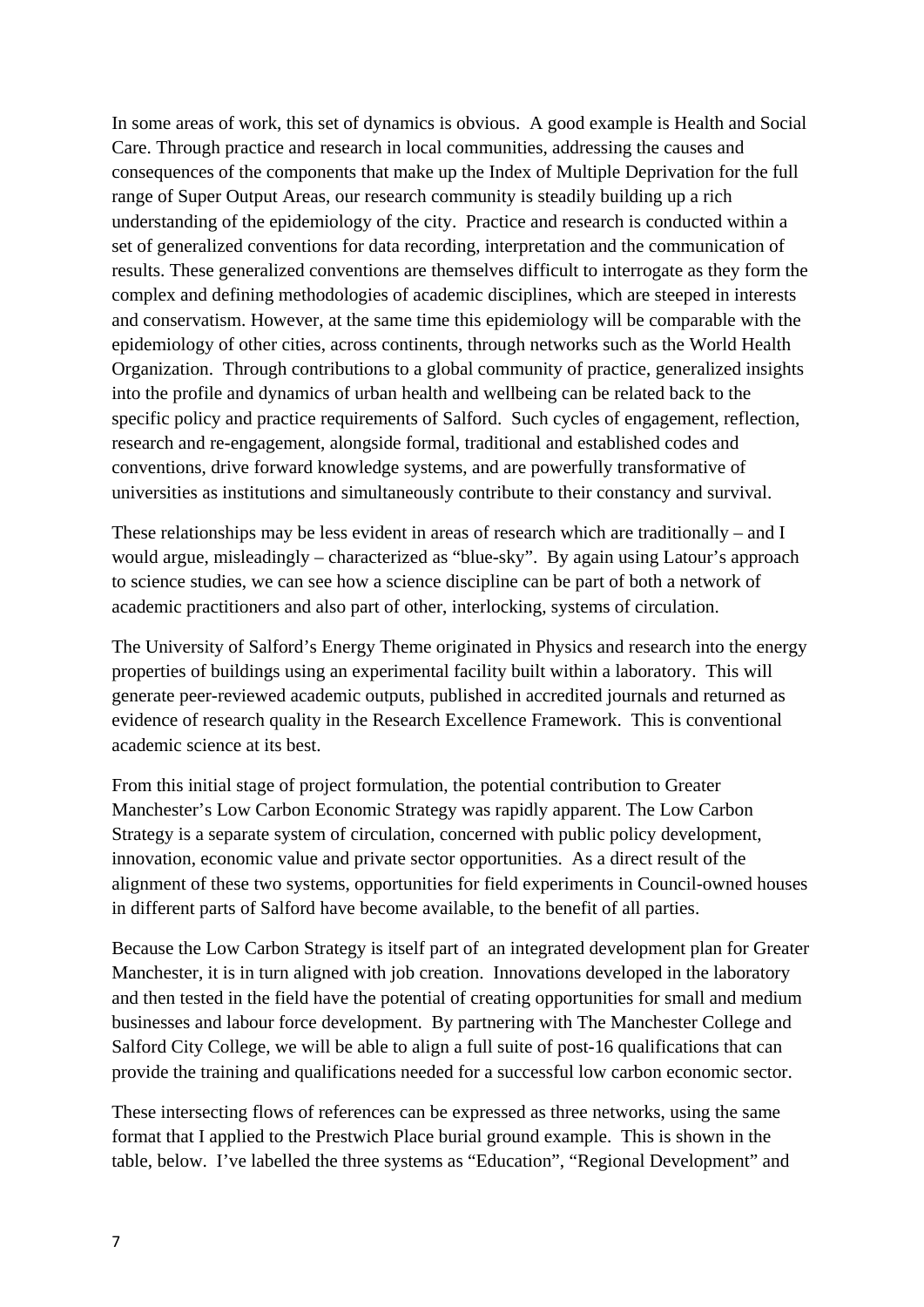"Science" and described the scope of each (it's "panorama"), the academic disciplines with which each is associated, and the groups of practitioners most centrally involved. The rows below, as with the Cape Town example, are an unfolding sequence of events.

| <b>Education</b>                | <b>Regional Development</b>               | <b>Science</b>                            |
|---------------------------------|-------------------------------------------|-------------------------------------------|
| Panorama: national Further and  | Panorama: national policy for             | Panorama: global circulation of           |
| <b>Higher Education systems</b> | regional economic development             | scientific research outcomes              |
| Discipline: Education           | Discipline: Economics/ Public<br>Policy   | Discipline: Physics/ Built<br>Environment |
|                                 |                                           |                                           |
| Group: Executives, Colleges and | Group: Local and Regional                 | Group: Scientists                         |
| <b>Universities</b>             | Government                                |                                           |
|                                 |                                           |                                           |
| Post-16 education policies      | Policies for regional economic            | Global warming and climate                |
|                                 | development                               | change science                            |
| Future employability and        | Low carbon economy as                     | Reducing carbon emissions in              |
| appropriate qualifications      | prioritized economic sector               | building stock                            |
| Skills development and          | <b>Existing housing stock for testing</b> | <b>Experimental laboratory facility</b>   |
| qualifications for retrofitting | innovations                               |                                           |
| Innovations tested in building  | Innovations tested in field               | Product and process innovations           |
| simulations                     |                                           |                                           |
| Aligned qualifications for      | Appropriate public policy                 | Peer reviewed publications of             |
| workforce development           | promulgated                               | research results                          |
| Improved employment for         | Targets for reduction in carbon           | Knowledge exchange with                   |
| graduates at range of           | emissions achieved                        | product development partners              |
| qualification levels            |                                           |                                           |
|                                 |                                           |                                           |

At first, these networks are not connected, and they can be imagined as discussions taking part in different parts of town. In one meeting, a group of executives from colleges and universities is gingerly exploring the potential benefits of future collaboration. Local Authority representatives are meanwhile meeting in the Civic Centre to discuss regional economic development policy. And at the university, the Physics Department is hosting a seminar from a visiting colleague who is outlining the latest evidence for the relationship between global warming and levels of carbon emission.

Each of these conversations evolves. The Physicists invite colleagues from the Built Environment to join them in putting in a Research Council bid for a project that will investigate how to reduce carbon emissions in existing building stock. The college and university administrators recognize that they need to work together to align the qualifications that they offer and the public servants decide that the Low Carbon Economy could be an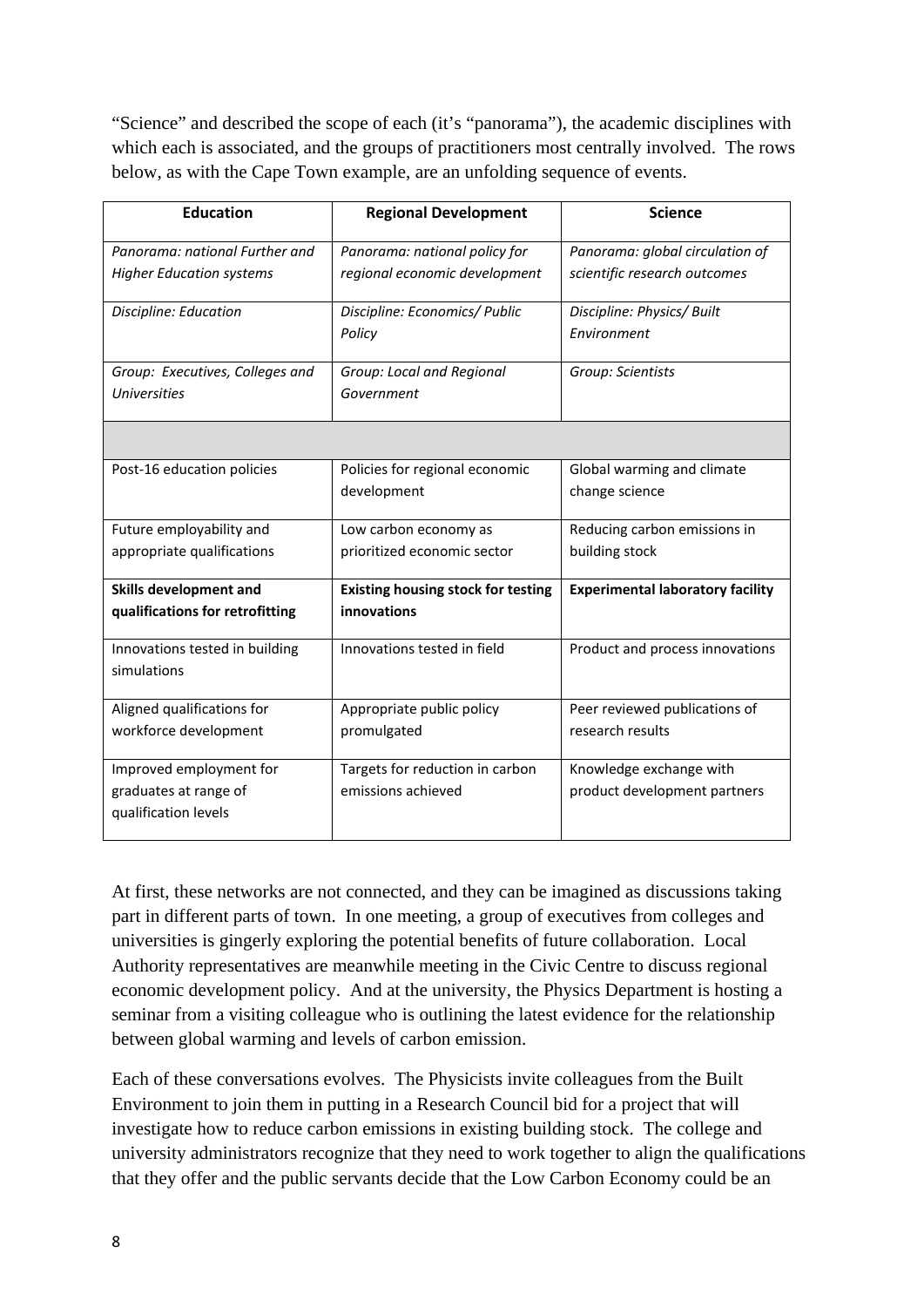effective area to prioritize for regional economic growth. The administrators go back to their offices, the public servants drink tea and the academics go off for a beer.

The next stage, marked in bold in the table below, is when these three systems intersect, the equivalent of the cataclysmic discovery of the burial ground in Cape Town. Perhaps the university issues a news release about the energy project that catches the imagination of the local newspaper. Whatever the means of the intersection, from this point onwards the three networks become part of a single system of circulating references, accelerating momentum and simultaneously setting up new classifications, codes and formal laws.

The best way of reading the table is now horizontally, since the ideas are now playing off one another. The joint research group of physicists and specialists in the built environment, who have won their research grant, realize that they need facilities to further test their experimental prototypes. The local authority offers existing housing stock and the Further Education College suggests that trainee builders work with the new products to see how they will stand up to industry conditions. The local authorities invite the college and university administrators to a joint conference to map out a set of qualifications that will expand employment opportunities and attract inward investment.

Of course, I have here developed an example with idealized outcomes, in which everyone meets their objectives, and harmony ensues. In practice, as in the Cape Town case study, developments are likely to be less conclusive, messy and controversial. Indeed, there may well be reasoned or ethical objections that are voiced, and vociferous disagreements from within the university. A potential variant of the Salford Energy case could be, for instance, that specialists in materials development advocate the use of compulsory purchase orders to remove and replace older housing stock, only to be vigorously and publicly opposed by a coalition of community organizations and social historians supporting self-determination by affected residents. But the relationship between practical action and institutional transformation still applies. In any outcome, the development of learning and teaching opportunities intersects with research and innovation, workforce and economic development.

This leads in turn to a final example of the ways in which formal legislation, which tends towards tradition, must be rendered malleable by lived experience in a recursive network of stable change. It is an example which brings us back to Cape Town, in the circulating system of references that has constituted this presentation. As with South Africa, British universities are subject to legislation that seeks to advance equality for defined "equality strands", broadly the equivalent of designated groups in South African legislation. And, as with South Africa, there is a clear danger that legislation, which is a vital site for resistance to the Apartheid past, will remain at the formal level as an issue of compliance.

Our Listen! strategy seeks to address this by taking a development approach to equality and diversity. The focus on "listening" evokes one of the founding values of the academy; a constant openness to new possibilities and a willingness to challenge and debate the status quo. Listening, in turn, leads to appropriate actions that advance respect for the values of diversity. This has been expressed by Judith Butler in her essay, "Giving an Account on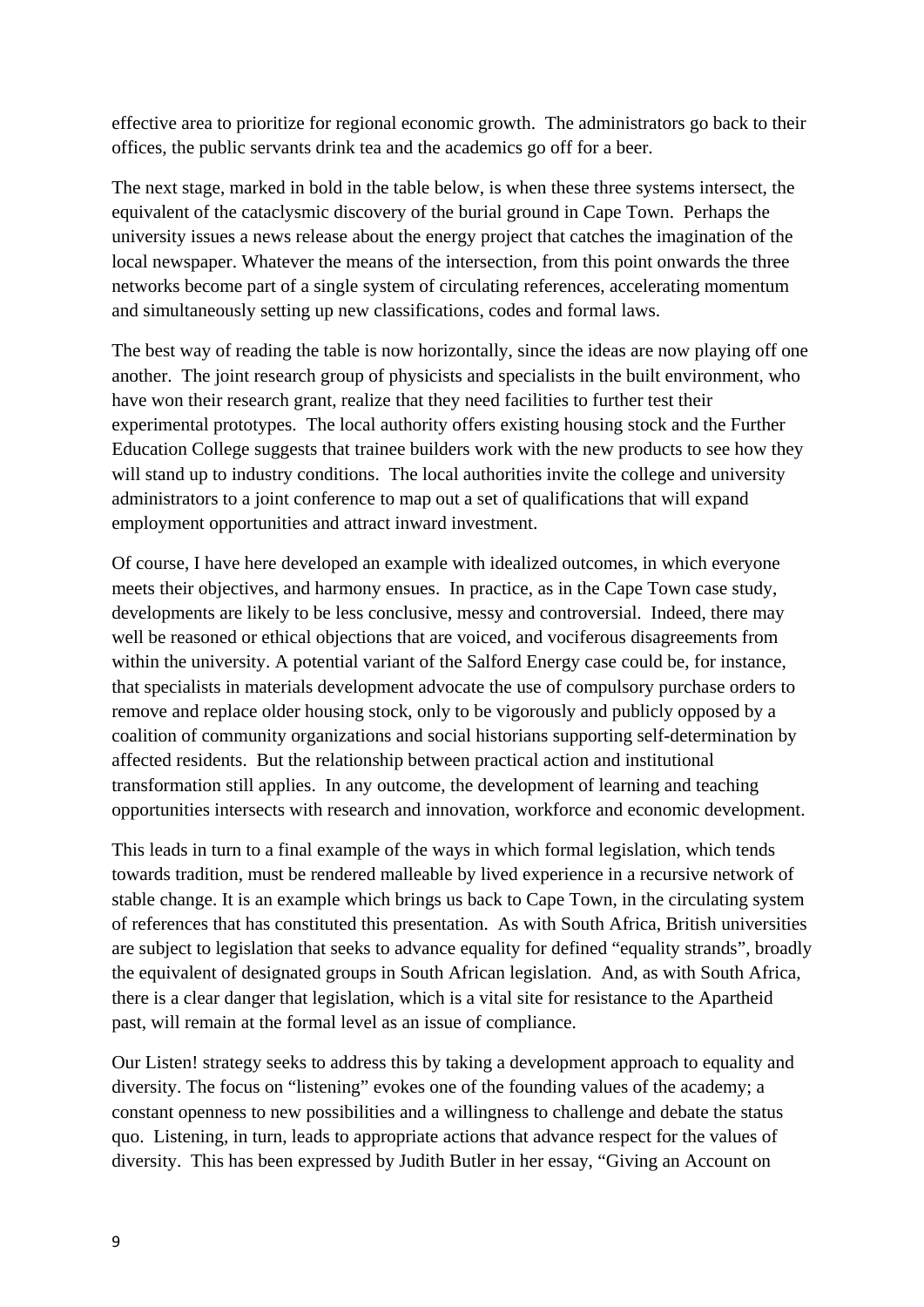Oneself", "our shared, invariable, and partial blindness about ourselves". Our knowledge of ourselves is inevitably incomplete. Opportunities come from creating spaces for new voices to be heard. For a university, where respect for new thinking and expression is a founding value, the virtue of listening is paramount.

By taking a developmental approach, Listen! seeks the recognition of diversity and difference as educational assets, the protection and advancement of minority groups, and the provision of opportunities for all individuals to realize their full potential.

Whether in Cape Town or Salford, the university with its enshrined rituals, customs, respect for debate and status, has the potential to drive the battle for social justice. I have suggested that these processes of institutional transformation can be analysed as the interplay between formal and substantive elements of making meaning, traced as circulating systems of references. But thickening and deepening this understanding of structures, both formal and substantive, at the end of a long swim and a big climb, it is individuals who have to listen and learn and change as part of their university education. This accounts for the slight, but crucial change in the sameness of the repetition of Paul Simon's ballad:

 Once upon a time there was an ocean. But now it's a mountain range. Something unstoppable set into motion. Nothing is different, but everything's changed.

I figure that once upon a time I was an ocean. But now I'm a mountain range. Something unstoppable set into motion. Nothing is different, but everything's changed.

### **Sources**

Butler. Judith 2005. *Giving an Account of Oneself*, New York, Fordham University Press.

Department of Communities and Local Government, 2007. Index of Multiple Deprivation.

Funda, Ndumi. 2010. "Warrior against sexual violence". Observer Magazine, 15 August 2010. Also www.lulekisizwe.org

Giddens, Anthony 1984. *The Constitution of Society. Outline of a Theory of Structuration*. Cambridge, Polity Press.

Hall, Martin 2009. "Nothing is different but everything's changed". In *The Next Twenty Five Years? Affirmative Action and Higher Education in the United States and South Africa*. Edited by Martin Hall, Marvin Krislov and David L. Featherman. University of Michigan Press.

Hall, Martin 2009. "New knowledge and the university". *Anthropology Southern Africa*, 32 (1 and2): 69-86.

Higher Education Statistics Agency, 2010. Joint Academic Coding System. http://www.hesa.ac.uk/dox/jacs/JACS\_complete.pdf